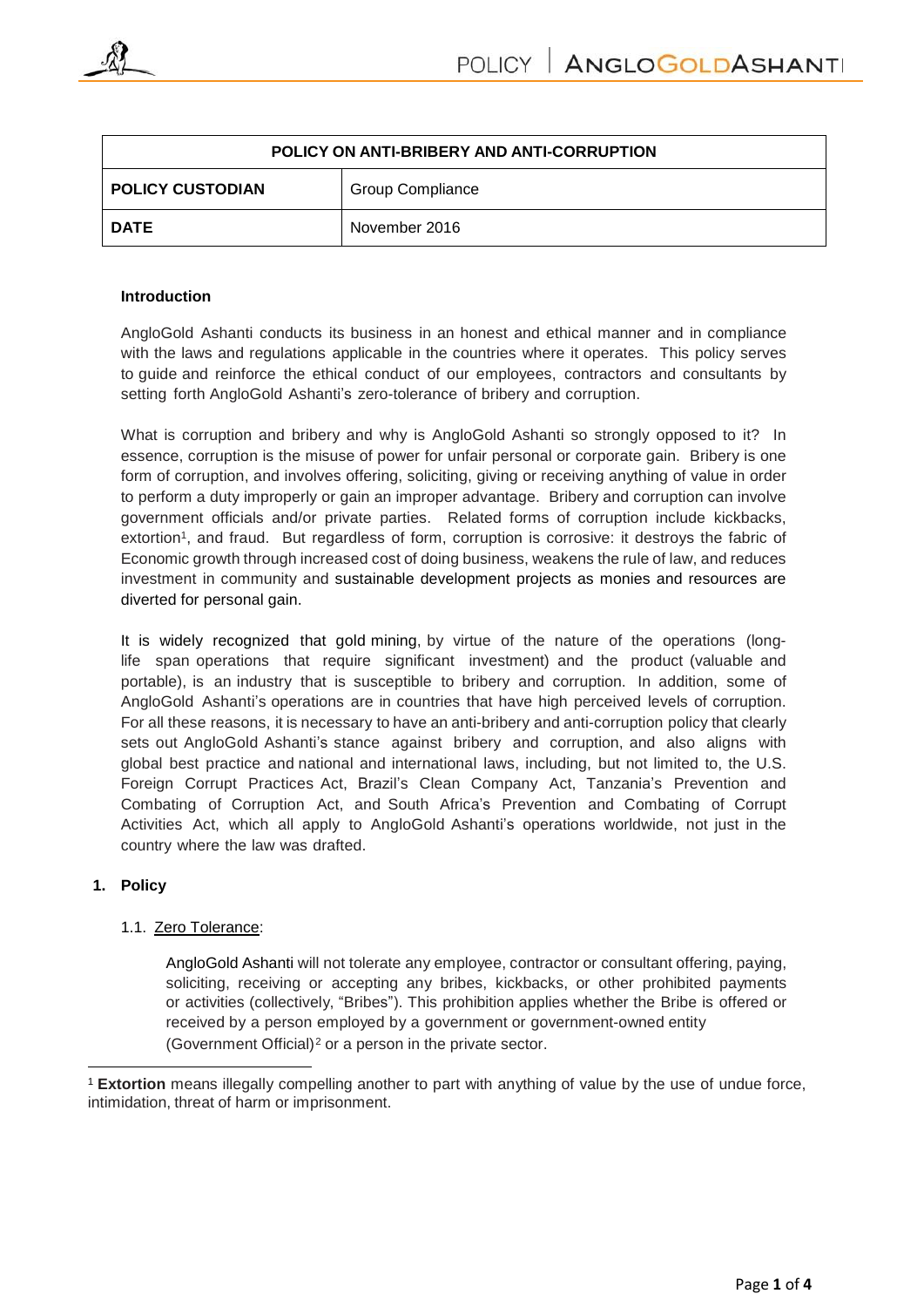## 1.2. Offering is a Corrupt Act:

We emphasize that simply offering a Bribe is a prosecutable offence. Even if the offer is declined by the intended recipient, the offer itself is an offence and can lead to both civil and criminal prosecution of the individual offering the Bribe (and, if the offer is accepted, prosecution of the acceptor of the Bribe, even if he never actually receives the Bribe).

### 1.3. Non-Cash Bribes:

Bribes are not limited to cash payments. Bribes can be anything of value, including but not limited to gifts, vacations, meals, jobs, favors (sexual or otherwise) or influence. For example, requesting a sexual favor in exchange for a job is prohibited corrupt conduct (a Bribe).

### 1.4. Direct or Indirect Bribes:

Bribery encompasses both direct and indirect actions. For example, offering a job to a Government Official's cousin in return for receiving favorable treatment from the Government Official on an environmental permit is an indirect Bribe. As well, using an intermediary to facilitate the Bribe does not shield the briber from liability. So if, for example, a contractor asked his brother to deliver a Bribe to an individual in procurement, both the contractor, his brother and the procurement employee will be engaged in a corrupt act.

### 1.5. Government Officials:

Interactions with Government Officials warrant specific scrutiny. These include transactions such as per diem payments, expenses related to the transportation and/or accommodation of Government Officials, or the provision of goods and services like gasoline and/or vehicle maintenance. The purpose of these payments, where allowed by local law AND company policy, should never be to induce a Government Official to act, or to not act, in a particular manner. The nature and purpose of these transactions and payments should be clearly communicated to the Government Official, and should be declared and fully and transparently documented in the records of AngloGold Ashanti.

### 1.6. Retaliation:

Retaliation against whistleblowers, *i.e.*, persons reporting inappropriate or illegal activity, will not be tolerated under any circumstances. Retaliating against a whistleblower will result in disciplinary action, including and up to termination. In addition, retaliating against a whistleblower may subject the retaliator to civil and criminal prosecution.

### 1.7. Extortion:

In exceptional circumstances where you are compelled to make a payment in order to secure your safety and security or the safety and security of a colleague or family member (such as when a weapon is used or you or a colleague are subjected to ill-treatment or

#### **.** <sup>2</sup> A **Government Official** means:

- Any officer, employee or representative of a government, whether national, federal, provincial, regional or local;
- Any person exercising, administrative, judicial or legislative functions, whether appointed or elected;
- An officer of an entity owned or controlled by a government and any business venture that is owned or controlled by government;
- Any candidate for or holder of public office;
- Any official of a political party;
- Any official or representative of an public international organization; or
- Any member of a royal family (acting on behalf of that family).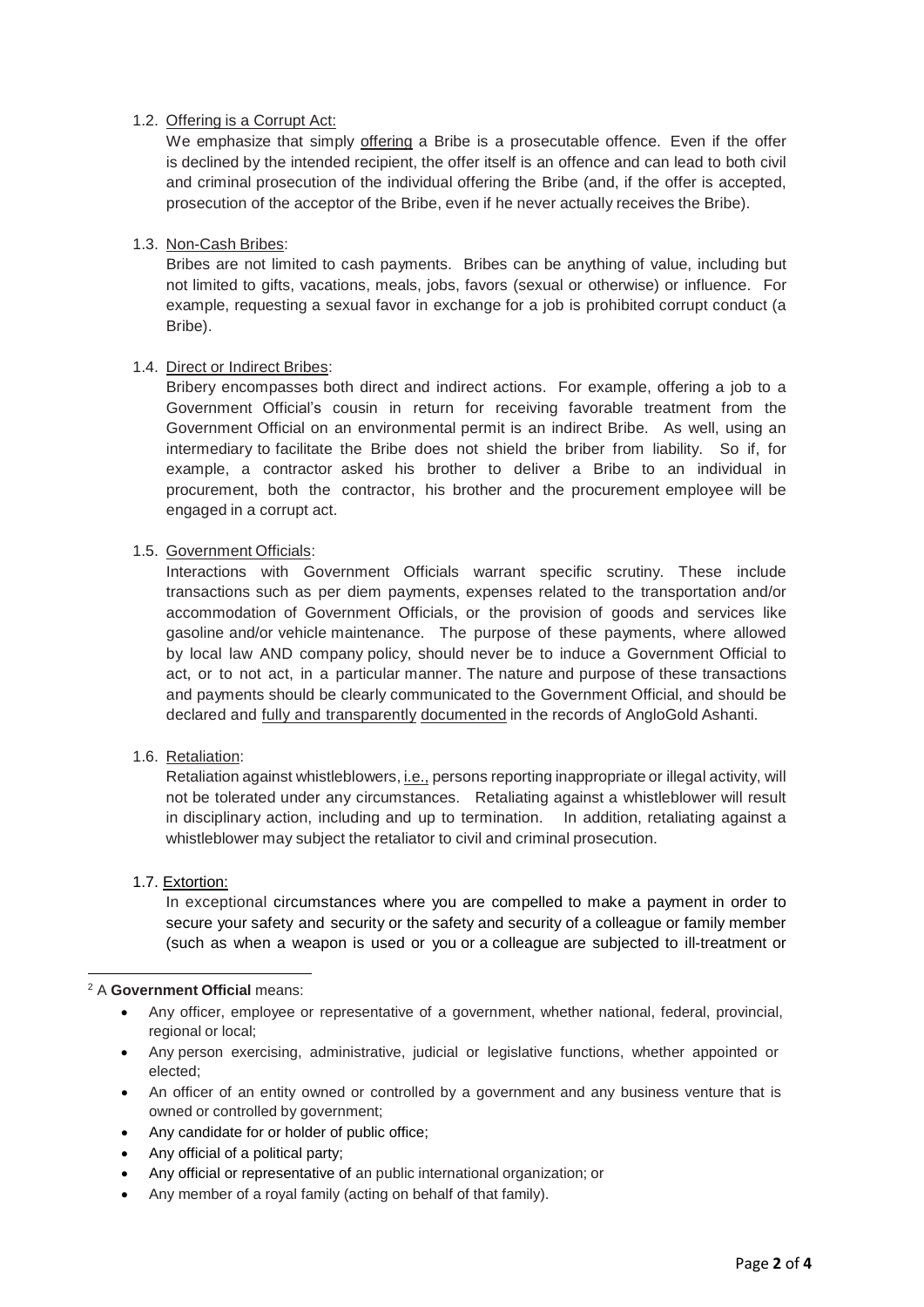harm and your liberty restrained), you should make safety and security your main priority, make the payment and, as soon as practicable, report the incident as per Section 2 below. Threats to AngloGold Ashanti's interests (such as the loss of a mining license) are not threats to your physical safety and any payments to address these corporate threats are prohibited.

## 1.8. Facilitation Payments:

Facilitation payments are payments of small sums of money to generally junior or low-level Government Officials to secure or speed up performance of routine actions that the payer is otherwise lawfully entitled to receive ("grease payments"). Given the corrosive effect of such payments on economies, AngloGold Ashanti prohibits any employee, contractor or consultant from paying facilitation payments.

This definition excludes the payment of fees to expedite or secure a service when the service is provided in accordance with an official and published price list, and all other requirements have been met (i.e., obtaining a visa on an expedited basis using published rates that may be available on the internet or on customs forms). In these instances, payment is acceptable as long as it is made through a transparent process, an official receipt is obtained, and the payment is properly recorded. By contrast, a secret payment is an unlawful payment and prohibited under this Policy.

### **2. Reporting Corruption**

### 2.1. If You Are Offered a Bribe:

If you receive a request for a Bribe or you are forced by means of extortion or otherwise to agree to give or in fact give a Bribe, this must be reported immediately to your manager and the Legal Department who will advise you on the course of action to take. Group Compliance should also be consulted on these matters.

### 2.2. If You Suspect That a Bribe Has Been Paid:

If you are aware of, or have reason to suspect any contravention of this policy, you are required to immediately report this to your manager, the Legal Department, Group Compliance, Group Internal Audit, or the whistleblowing hotline.<sup>3</sup> You have the option of remaining anonymous with the whistleblowing hotline.

# **3. Other Relevant Policies**

- 3.1. There are several other AngloGold Ashanti policies that serve to help manage the risks associated with bribery and corruption, and which support this policy. These policies, including the ones listed below, should be read in conjunction with this Anti-Bribery and Anti-Corruption Policy (all of these policies can be found on the intranet):
	- 3.1.1. **Gifts, Hospitality and Sponsorships Policy**;
	- 3.1.2. **Procedure on Engagement of Agents and Government Intermediaries**;
	- 3.1.3. **Political Donations Policy**;
	- 3.1.4. **Conflicts of Interest Policy**;
	- 3.1.5. **Whistleblowing Policy**;
	- 3.1.6. **Policy on Dealing in AGA Securities and Insider Trading**;
	- 3.1.7. **Delegation of Authority;** and
	- 3.1.8. **Supplier Code of Conduct**. 1

**.** 

<sup>3</sup> https:/[/www.tip-offs.com](http://www.tip-offs.com/) or [24cthonesty@ethics-line.com.](mailto:24cthonesty@ethics-line.com)